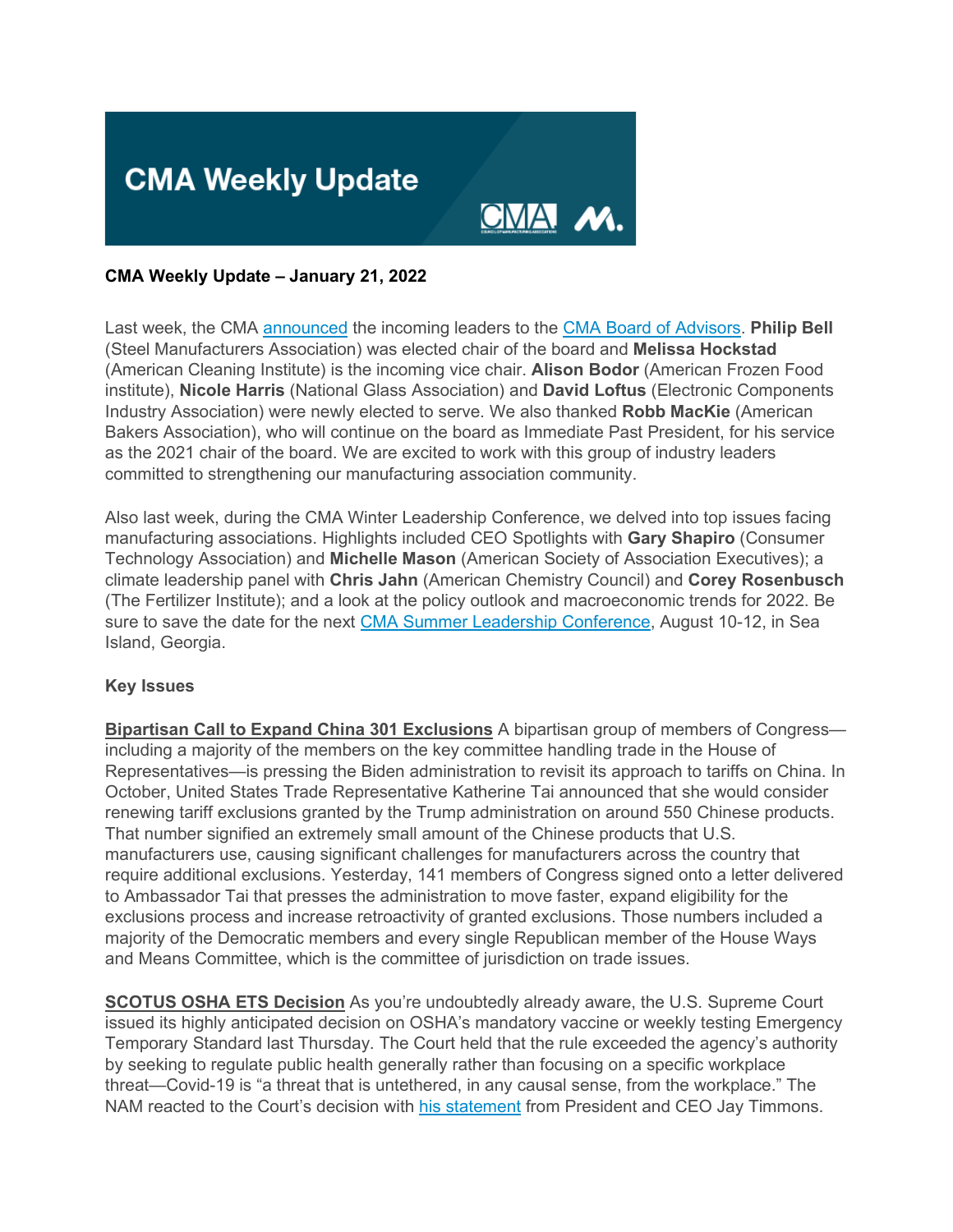Though technically the ruling has the effect of only staying the rule, rather than invalidating it, given the majority's thorough discussion of the rule's underlying merits, it is unlikely that OSHA will continue to push for such a broad rule. The Court did, however, leave open the possibility that OSHA can regulate "occupation-specific risks related to Covid-19," *i.e.* "working in particularly crowded or cramped environments." Indeed, the Court allowed the vaccine mandate for employees of health care facilities to go into effect because it is more targeted and tied to federal funding. Read more about the Court's decision [here.](https://click.email.nam.org/?qs=c84118361ea9aaba1d699a8a8293a7c86bf1a261691eab404510690df8458283dd6a2aee01c6e0213430a735f6ddc593aeca46a908a39853)

### **CMA Member Highlights**

- The CMA Board was pleased to award the CMA Leadership Award to member Anne Forristall Luke **(U.S. Tire Manufacturers Association)** last week for her dedication to the mission of the CMA and her tremendous contributions to the manufacturing association community.
- Chris Kersting is retiring from the **Specialty Equipment Market Association (SEMA)**  after nearly 20 years at the helm and 30 total years of service to SEMA.

*The NAM provides this weekly update with key content for our association partners. This is also a platform to highlight work of our CMA partners. [Shoot us a note](mailto:sthompson@nam.org?subject=) on any initiatives or messages that your organization has launched that we can share with others.*

#### **Coming up**

January 25: **[Cybersecurity Webinar: Building Stronger Connections Between Tech,](https://click.email.nam.org/?qs=c84118361ea9aaba3de997bd5c4c7c0e7a73830f33115b1a5921daf266530d908d0e2383aa4ce63ddac95576d2219a862bc3dd33b0738a6a)  [Business, and the Boardroom](https://click.email.nam.org/?qs=c84118361ea9aaba3de997bd5c4c7c0e7a73830f33115b1a5921daf266530d908d0e2383aa4ce63ddac95576d2219a862bc3dd33b0738a6a)** (2:00 p.m. – 3:00 p.m. eastern) Cybersecurity is the ultimate team sport - yet gaps exist between the CISO, the C-suite and boards, and between security and business. Left unattended, these gaps weaken a company's defenses against today's attackers and tomorrow's exploiters of the business's digital ambitions. In this session, discover practices that have worked to foster better connections between business and security. Join a discussion of strategies for business-savvy cyber execs to help stakeholders gain cyber fluency and move towards building trust in the organization and supporting business growth.

January 26: **[Accelerating the Journey to Industry 4.0](https://click.email.nam.org/?qs=c84118361ea9aabad918f0588045559f1eaf226b701b0521ca3e3629801d1938daa57387f438a1c164ebf752eedc2d0a189a69fc927d5b9d)** (2:00 p.m. – 3:00 p.m. eastern) Don't miss the next webinar in the MLC Master Class Series. You'll hear from leading data experts on the challenges and opportunities of Industry 4.0 and the state of migration for manufacturers.

January 27: **[Successfully Navigating Current Supply Chain Disruptions](https://click.email.nam.org/?qs=c84118361ea9aabaddd2ac47f947dac9b5ef8f246725b26b33bf8e1c52393abba0646f146e97f06df09688c8dc6c85bccbeb7cf7f3b5a75a)** (2:00 p.m. – 3:00 p.m. eastern) This webinar will discuss the action industry leaders can take to improve their supply chain visibility, resilience and a sufficient workforce to secure supply and successfully navigate the risk of future disruptions. Panelists include Debjit Banerjee (PwC), Dennis Hoeg (Nexteer Automotive) and Ernest Nicolas, Jr. (Rockwell Automation).

January 28: **[D&I Roundtable: STEM Careers Coalition Executive Conversation with](https://click.email.nam.org/?qs=c84118361ea9aabac98f93e0dc978c30881a9307d82afb9db320c593092b7ddd687ae24421a87a09be1d619d3c6bca7527f9f1b0b6945b66)  [Discovery Education](https://click.email.nam.org/?qs=c84118361ea9aabac98f93e0dc978c30881a9307d82afb9db320c593092b7ddd687ae24421a87a09be1d619d3c6bca7527f9f1b0b6945b66)** (12:00 p.m. – 1:00 p.m. eastern)

February 24: **[Leading Edge Cyber Security Executive Forum](https://click.email.nam.org/?qs=c84118361ea9aaba3de997bd5c4c7c0e7a73830f33115b1a5921daf266530d908d0e2383aa4ce63ddac95576d2219a862bc3dd33b0738a6a)** (Houston Space Center, Houston, TX) We are excited to announce that we will be hosting the Leading Edge Cybersecurity